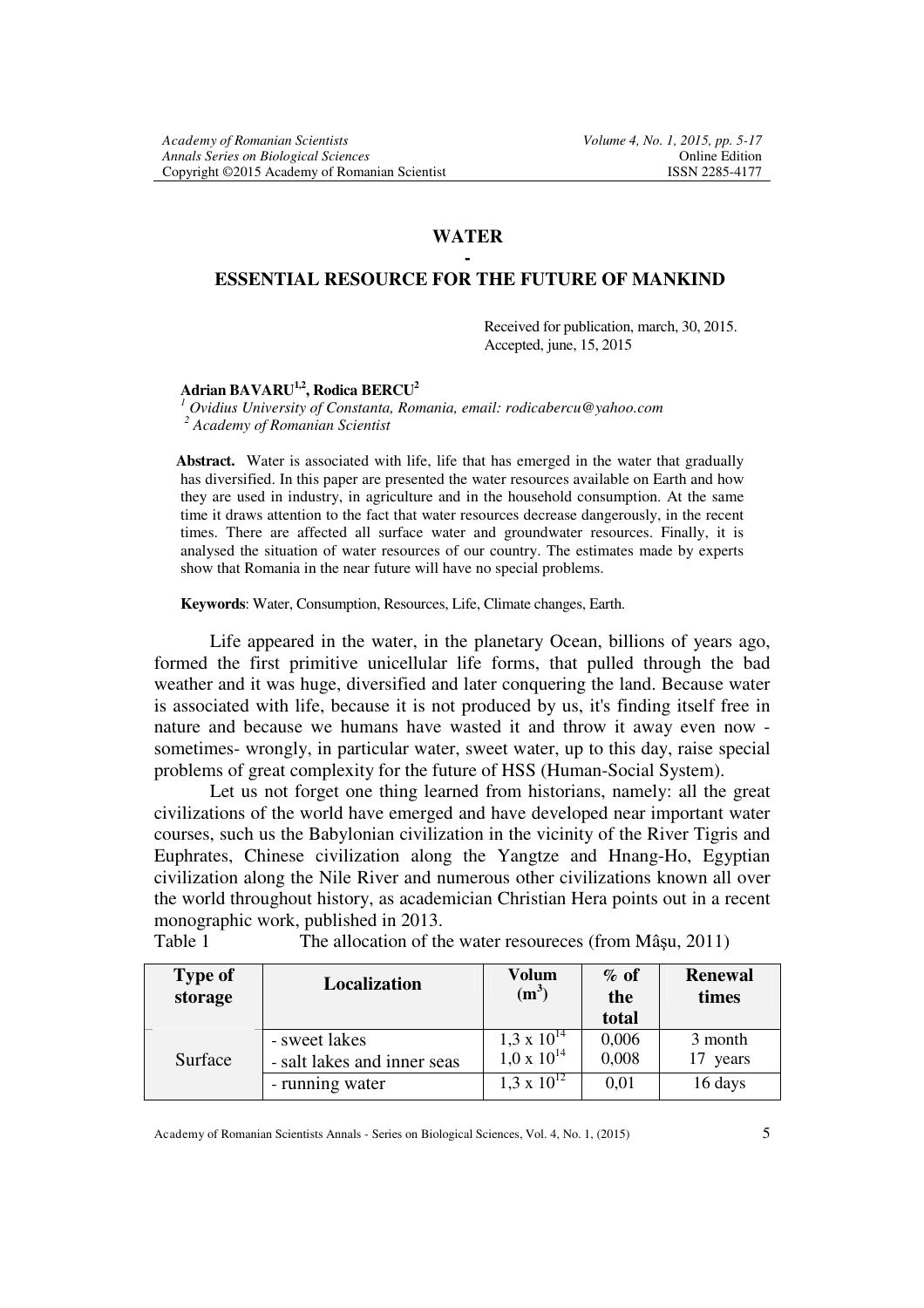|              | waters of aeration    | $3.7 \times 10^{13}$ | 0,005 |            |
|--------------|-----------------------|----------------------|-------|------------|
| Underground  | zone                  | 4,2 x $10^{15}$      | 0,31  | 1400 years |
|              | - waters up to 1000 m | $4.2 \times 10^{15}$ | 0,31  |            |
|              | depth                 |                      |       |            |
|              | - large waters depths |                      |       |            |
|              | - glaciers            | 2,9 x $10^{16}$      | 2,15  | 9700/1600  |
| Other        | - atmosfera           | $1,3 \times 10^{13}$ | 0,001 | years      |
|              | - Planetary Ocean     | $1.3 \times 10^{18}$ | 97,2  | 8 days     |
|              |                       |                      |       | 2500 years |
| <b>TOTAL</b> |                       | $1,4 \times 10^{18}$ | 100   |            |
|              |                       |                      |       |            |

Our planet Earth (seen from space) is considered "the blue planet" for that 4/5 of its surface is covered by water. The volume of water of the Earth is about. 1.4 billion  $km<sup>3</sup>$  and it seems that it has remained constant, despite some reduced in size fluctuations.

From the amount of 1.4 billion  $km^3$ , 1.362 billion  $km^3$  (97.3%) is water represented by the oceans and seas and the rest, 0,038 billion  $km^3$  (2,7%) is sweet water.

The most of the fresh water is found in the polar caps and glaciers (77,2%) (Mâşu, 2011). If the climate warming will continue and the glaciers and ice caps will start to melt, this will hit heavily in the pure fresh water reserve of the mankind.

Our country's resources of sweet water were estimated several years ago, at about 40 billion cubic meters per year. This figure includes both surface water and groundwater (aquifer and springs) resources (Negulescu et al., 1995).

The specialists estimated the water consuming from worldwide as being distributed as follows: 70% for agriculture, 20% for industry and economy, 10% for domestic consumption (Balteanu & Şerban, 2005). In this respect quite large variations are from one country to another (there are African countries which do not exceed 1% or 2% of the total intake for the industry, while in France reached 42.5%).

In the Arabian Peninsula in Southwest Asia, as well as in India and in China, agricultural water consumption represents about 90% of the total (Duma, 2006). Water is considered "the key to the vault" for agriculture. It is estimated that till 2030, the water supplement for agriculture crops should increase by 30- 60% (Hera, 2013).

In 1998, Dan Cogalniceanu proposes an interesting graphic concerning the share of water use depending on the continent (Fig. 1).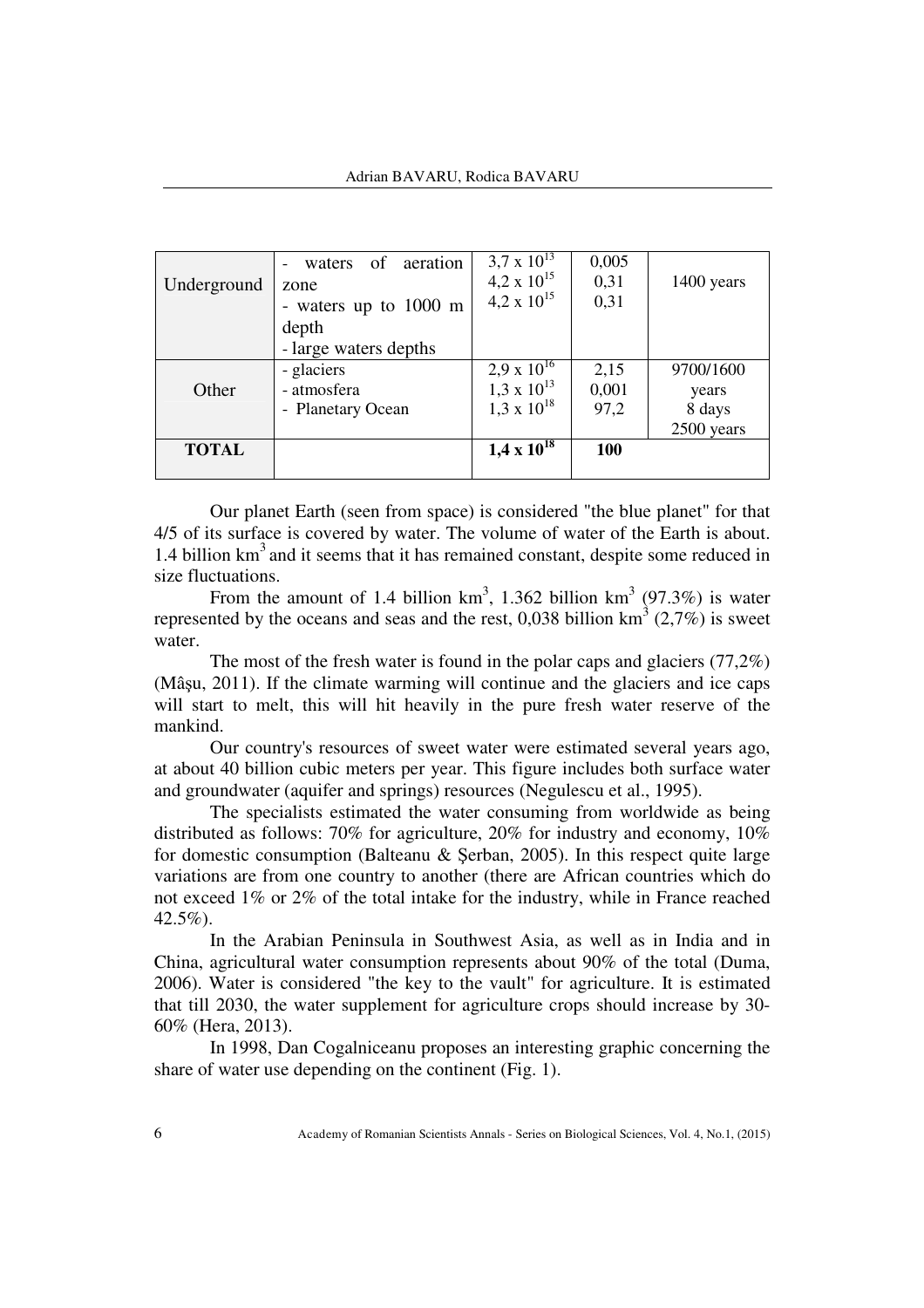

Fig. 1. The share of the main ways of water usage by geographical areas (after Cogălnicenu, A.,Cogănicenu, D., 1998).

To produce a ton of steel (worth 550 \$) are required 14 tons of water, and for the production of one tons of wheat (which is worth only 150-160 dollars) are needed 1,000 tons of water (Brown, 2006). Agriculture increasingly loses ground with all that food needs are increasing in the future.

With increasing economic development, good-quality water has become one of the main requirements of all states.

Water consumption is growing as the world's population. The advised researchers from UNESCO and the United Nations believes that within 20 years, according to some of only 14-15 years, the need for water will double.

They also consider that the Earth's resources are sufficient, whether they will be used accordingly. For example, it is estimated that a population of over 8 billion inhabitants, which will arrive in the 2020-2025, the quantity of potential water is 4.760 m<sup>3</sup>/year. But maximum water demand per person varies between 900 and  $1,400 \text{ m}^3/\text{year}$ .

However, the personal consumption grew impressively from 10-15 l/day in the Medieval Times, to over 600 l/day today. And here are the major differences between countries.

In 2002, the General Secretary of the World Meteorological Organization (WMO) said, on the occasion of World Water Day on 22 March of each year, that 10% of the third world population (especially in hot countries) is affected by diseases caused by the drinking water quality used unhygienic conditions.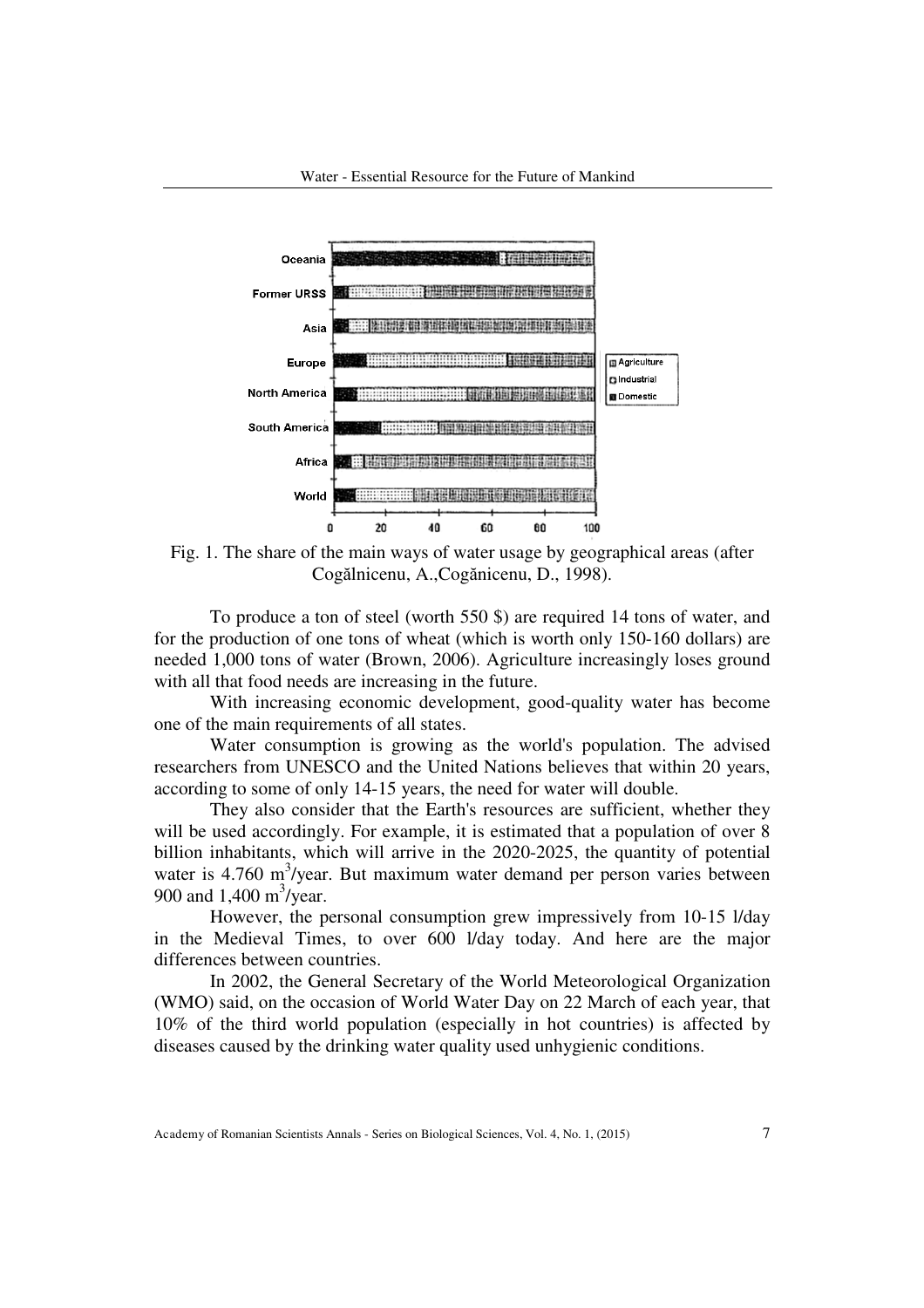A large amount of drinkable water is found in ground water approx. 8.512 million km3 per year. This quantity 1/3 is located in the underground aquifer horizons.

Deep underground water have been discovered in the Sahara and in the Arabian Peninsula, areas where there is a great need for water, but the extraction costs are still very high (Duma, 2006). How the future of domestic water consumption will be growing, will be taken large amounts of water used in agriculture, which will lead to a decrease in grain production, creating food problems in the world.

Nowadays, the water consumption is approx. 14% of existing resources and in the future it aims to reduce it (Table 2). But there are big gaps in different countries (Mâşu, 2011).

It is important to mention one thing: in the past 50 years, the water consumption has tripled (Table 2), so that the deficit of water worldwide is explainable (Brown, 2006). Lester Brown recalls as well in 2006, that the economic development and the population growth entailing a great deficit of water, which unfortunately often not visible.

Great problems are related to the access of some countries in water resources. They are very poor countries such as Sahael Countries which do not have the financial resources to be able to invest in such a thing.

OMS makes a recommendation: approx. 150 l/day per person water must be consumed. For populations of many countries this recommendation remains only a wish.

Unfortunately, water pollution is a serious thing, growing increasingly hard to control and harder to avoid. It devalues serious the water quality, with adverse effects on life in general and the people health in particular. We must be underline that the ground water has no possibility of self purification.

Ghislain de Marsily presents the water requests (1990-2050) on different levels of consumption over time (Table 2) (Mâşu, 2011).

It should be avoided in the future, "a water war". That's why, since 2006 UNDP (The United Nations of Developmental Program) has established important measures to be taken, presented in a project, as it mentions Yvette Veyret and Jacquline Jalto in their paper "Develloppment durables" in 2010.

The deficit stems, first, from the excessive pumping of groundwater and the lowering level of the groundwater is detected only when the wells have dried up and no longer have what to pump. Excessive pumping has exceeded the capacity of groundwater regeneration. This is even more noticeable in those countries that shelter to more than half of the world's population and is the result of the Governments concerned failure, who did not understand that the natural resources have a limit of exploitation.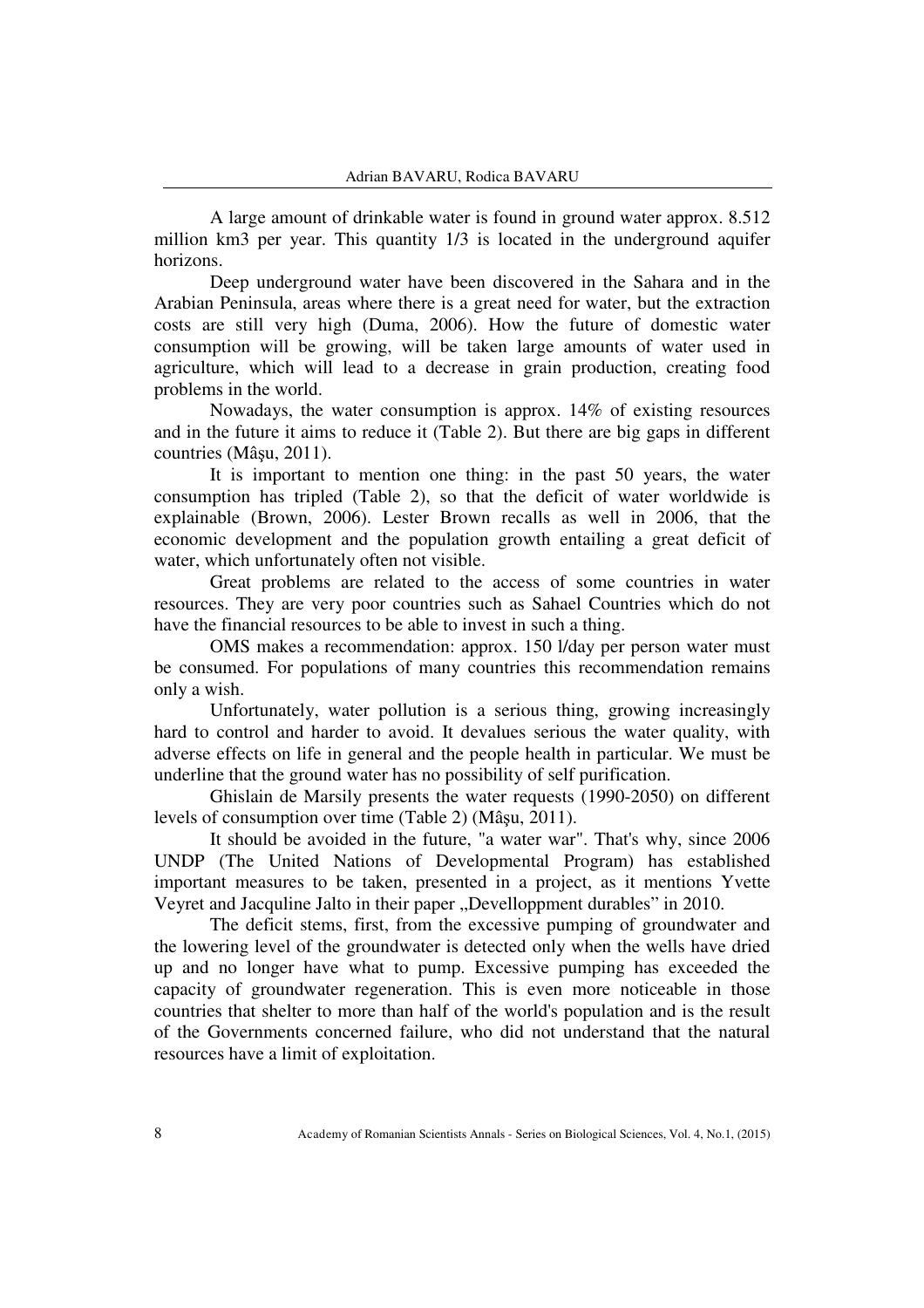| <b>Years</b>                                                      | 1900           | 1950    | 2000    | 2025    | 2050    |
|-------------------------------------------------------------------|----------------|---------|---------|---------|---------|
| <b>Population</b> (milions)                                       | 2 000          | 2542    | 6 181   | 8 0 0 0 | 9 200   |
| <b>Agricultural water</b>                                         |                |         |         |         |         |
| Irrigated areas                                                   | 47,3           | 101     | 264     | 307     | 331     |
| (million hectares)                                                |                |         |         |         |         |
| Samples of water for irrigation<br>(km <sup>3</sup> /year)        | 513            | 1 0 8 0 | 2605    | 3053    | 3283    |
| Water consumption for<br>irrigation $(km^3$ /year)                | 321            | 722     | 1834    | 2 1 4 3 | 2 3 0 9 |
| Consumer/sampling report                                          | 63%            | 67%     | 70%     | 70%     | 70%     |
| Agriculture area rainfall                                         |                |         |         |         |         |
| network (million hectares)                                        | 600            | 700     | 1 300   | 1700    | 2 1 7 0 |
| Pluvial crops consumption<br>(km <sup>3</sup> /year)              | 2 500          | 3 000   | 5 500   | 7500    | 9 500   |
| Consumption of grassland<br>systems (km <sup>3</sup> /year)       | 300            | 350     | 840     | 900     | 1 000   |
| <b>Industrial water</b>                                           |                |         |         |         |         |
| Industrial sampling<br>(km <sup>3</sup> /year)                    | 44             | 204     | 776     | 834     | 875     |
| Industrial consumption<br>(km <sup>3</sup> /year)                 | $\overline{5}$ | 19      | 88      | 104     | 116     |
| Consumer/sampling report                                          | 11%            | 9%      | 11%     | 13%     | 13%     |
| <b>Wastewater</b>                                                 |                |         |         |         |         |
| Household sampling<br>(km <sup>3</sup> /year)                     | 21,5           | 86,7    | 384     | 522     | 618     |
| Household consuption<br>$(km^3$ / year)                           | 4,6            | 16,7    | 52,8    | 73,6    | 86,4    |
| Consumer/sampling report                                          | 21%            | 19%     | 14%     | 14%     | $14\%$  |
| The evaporated water in dams                                      | 0,3            | 11,1    | 208     | 302     | 362     |
| (km <sup>3</sup> /year)                                           |                |         |         |         |         |
| <b>Total</b>                                                      |                |         |         |         |         |
| The total annual samples<br>$(km^3$ / year)                       | 579            | 1 3 8 2 | 3 9 7 3 | 4710    | 5138    |
| Total consumption without<br>dams, crops and grassland<br>systems | 330            | 758     | 1975    | 2 3 2 1 | 2511    |
| Consumer/sampling report                                          | 57%            | 55%     | 50%     | 50%     | 49%     |

# Table 2. The evolution of water demand in the period 1900-2050 (by Ghislain de Marsily, from Mâşu, 2011)

Academy of Romanian Scientists Annals - Series on Biological Sciences, Vol. 4, No. 1, (2015) 9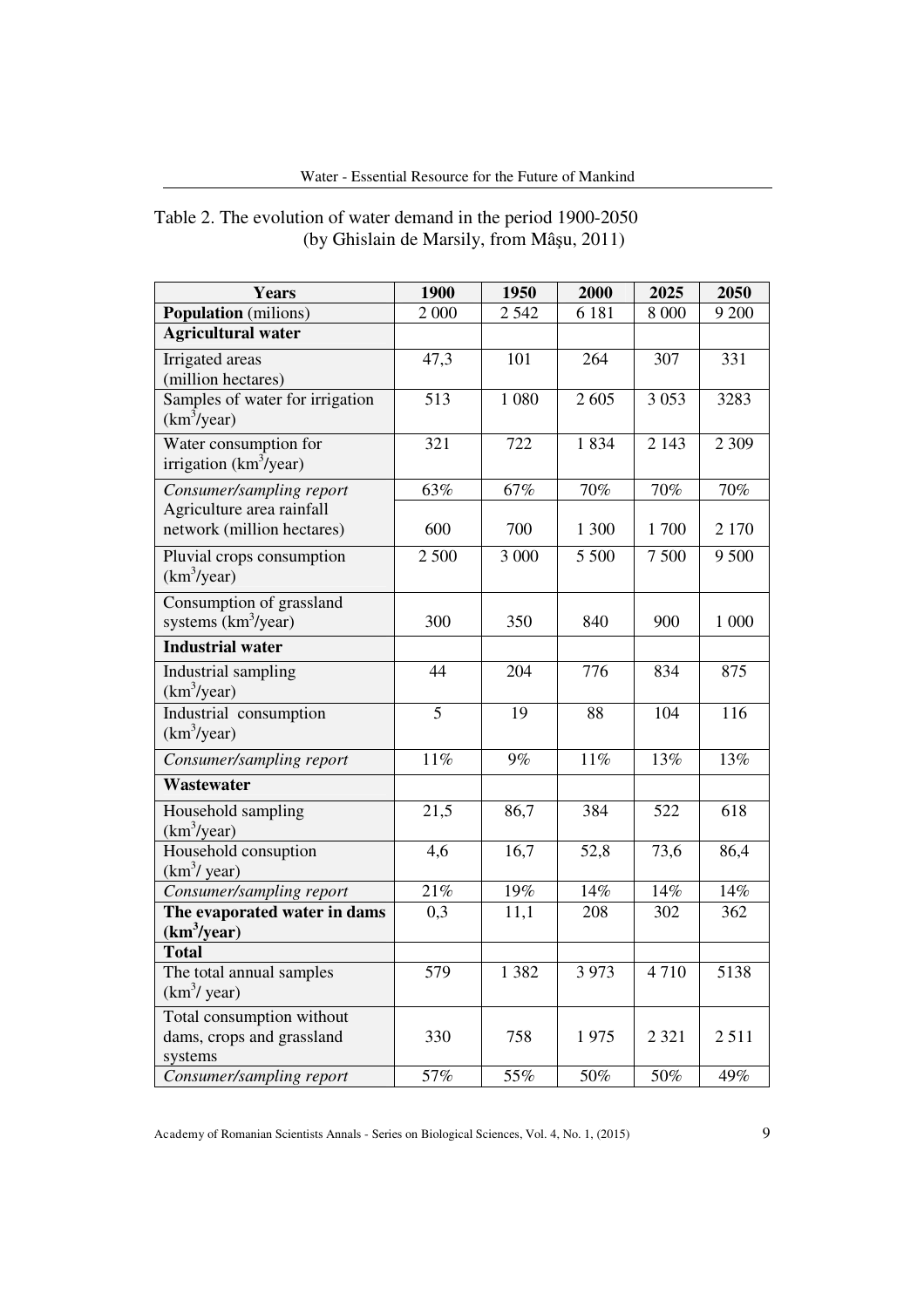In 2002, Lester Brown presented, in a very suggestive table, some cases of depletion of groundwater reserves in some geographic areas of the world (Table 3).

All these intensive exploitation of groundwater exceed the capacity of aquifer replenishment in that area. How this lack of water increases the more will enhance the industry/agriculture conflicts, between cities/irrigation even disputes between neighboring countries in the relation to water management in different river basins (the case of disputes, over the waters of the Tiger and Euphrates between Turkey, Syria and Iraq).

| The           | The region                   | <b>Description of the situation</b>                          |  |
|---------------|------------------------------|--------------------------------------------------------------|--|
| country       |                              |                                                              |  |
| China         | The North China plain        | Underground water level<br>$\qquad \qquad -$                 |  |
|               |                              | descend with 2-3 m/year. By                                  |  |
|               |                              | increasing prices of pumping                                 |  |
| United        | <b>Southern Great Plains</b> | water, the peasants abandon their                            |  |
| <b>States</b> |                              | land                                                         |  |
|               | Pundjabul Plain              | - The fossil Ogallala Aquifer is                             |  |
|               |                              | almost exhausted; as a result the                            |  |
| Pakistan      | In at least 7 countries      | irrigated surfaces of 3 US States                            |  |
|               | predominantly agrarian       | retrench                                                     |  |
| India         |                              | - In 3 large agricultural provinces                          |  |
|               | Chenaran Plain               | the ground water level was going                             |  |
|               |                              | down extremely fast                                          |  |
| Iran          |                              | -The underground water level<br>descend with 1-3 m/year, the |  |
|               |                              | extraction has<br>twice<br>water                             |  |
|               | All over the country         | overturn the capacity of the                                 |  |
|               |                              | aquifer restoration                                          |  |
| Yemen         | Guanajuato State             | - The underground water level                                |  |
|               |                              | descend with 2.8 m/year (near the                            |  |
| Mexic         |                              | city of Mashad in 2001 went                                  |  |
|               |                              | down with $8 \text{ m}$ )                                    |  |
|               |                              | - The underground water level                                |  |
|               |                              | descend with 2 m/year, and in the                            |  |
|               |                              | capital Sanaa area with 6 m                                  |  |
|               |                              | - The underground water level                                |  |
|               |                              | descend with 1.8-3.3 m/year                                  |  |
|               |                              |                                                              |  |

Table 3. Some cases groundwater depletion (after Brown, 2002, modified)

10 Academy of Romanian Scientists Annals - Series on Biological Sciences, Vol. 4, No.1, (2015)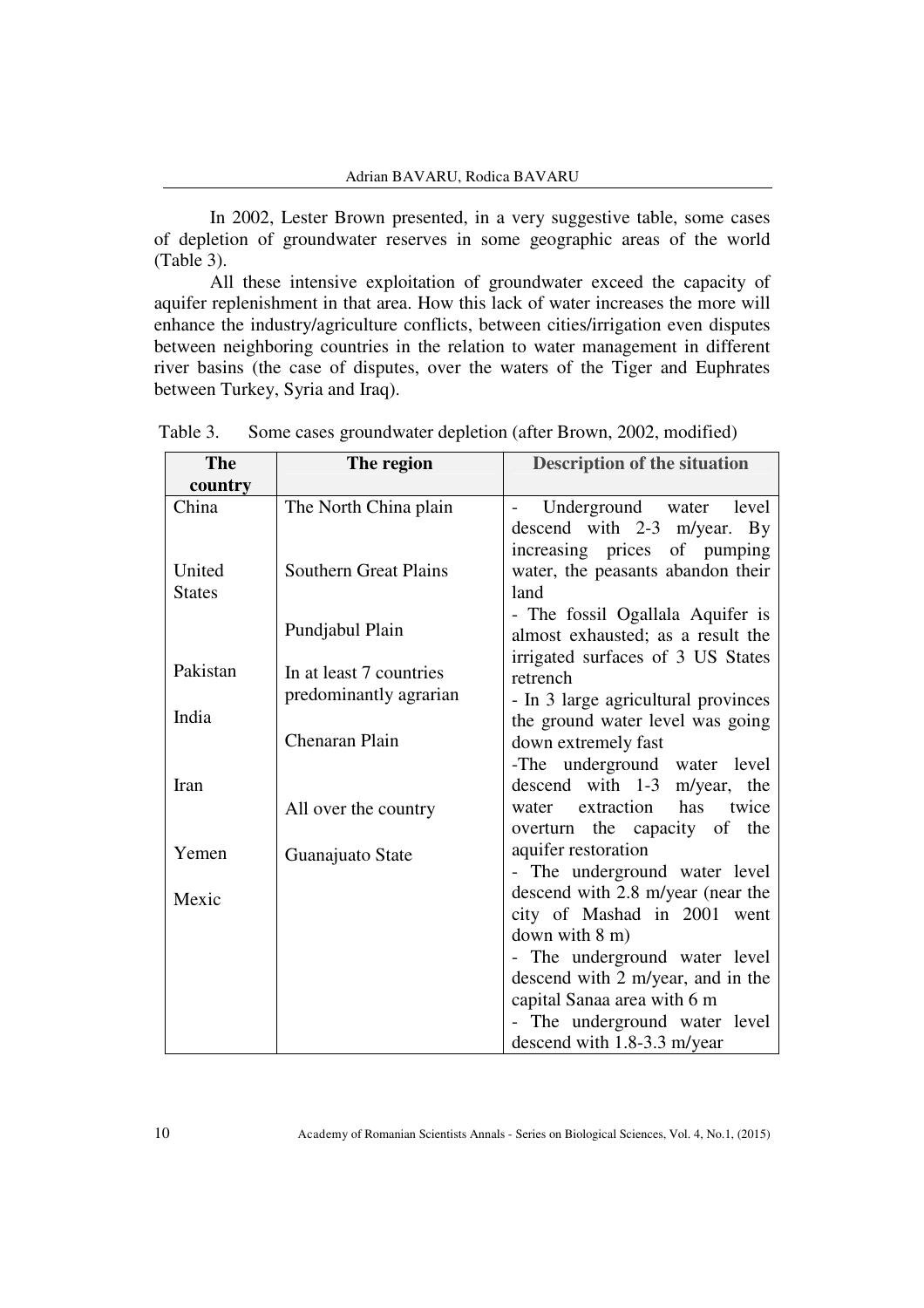It is normal that this water shortage to affect food production. Specialists consider that every person uses 4 liters of water every day, in one form or another, whereas the amount of water used to produce our daily food requirement is about 2,000 liters of water with 500 times more. This is why 70% is used for irrigation and agriculture (Brown, 2006).

There are many countries that can be given as an example in the sense that groundwater lowering affects the grain harvest. Let's take the example of China, which at present is the largest grain producer in the world.

The North China plain, where they produce mostly grain, thanks to the massive pumping of water, the shallow aquifer has greatly depleted and the wells have had to drill deeper and deeper, penetrating the deep aquifer layer that cannot be naturally filled, fell by over 3 m (not renewable).

In a World Bank report it is shown that the drilling water wells must arrive now to 1,000 m deep, the freshwater supply cost increasing greatly. As a result, the rice production as well has declined due to the lack of water; if the 1997 production was 140 million tones in 2005 has reached to 127 million tones.

Otherwise, all China's grain production has declined from a peak of 392 million tons in 1998, to 358 million tons in 2005, while China's population was growing.

In 2004, China had to import 7 million tons of cereals-absolutely necessary for population (Brown, 2006).

In the southern U.S. in drought regions, related to ground water used for irrigation, arise such problems. The same problems are in Mexico, where the water demand far exceeds the resources of the country.

There are many areas in Asia: China, India and especially the Arabian Peninsula countries where the irrigation wells, landed in the aquifers, are depleted or exhausted, taking into account that here lives half of the world's population.

Among the first affected countries are Yemen, Syria, Iraq and Israel. As a result, the irrigation in agriculture can no longer be made and must be imported grains. In these areas we have a fast growing population, while water resources decrease continuously. Normally, here arise problems for the production of feed because here every day adds a number of approx. 10,000 people in need of water and food.

We stop only in Yemen which has the fastest demographic growing. In Yemen it was pumped water from aquifers deep fossil, far above the allowable quotas, being quickly exhausted. In the last 40 years, the cereal production was greatly reduced and it currently imports 80% of necessary grain. Here, approx. 60% of malnourished children grow up and are stunted. The country's capital Sanaa – with two million inhabitants– receives water from the faucets in 4 days, and in the South of the country, the cities such as Taiz, once every 20 days. The future of this country is questioned. As Yemen's population is steadily increasing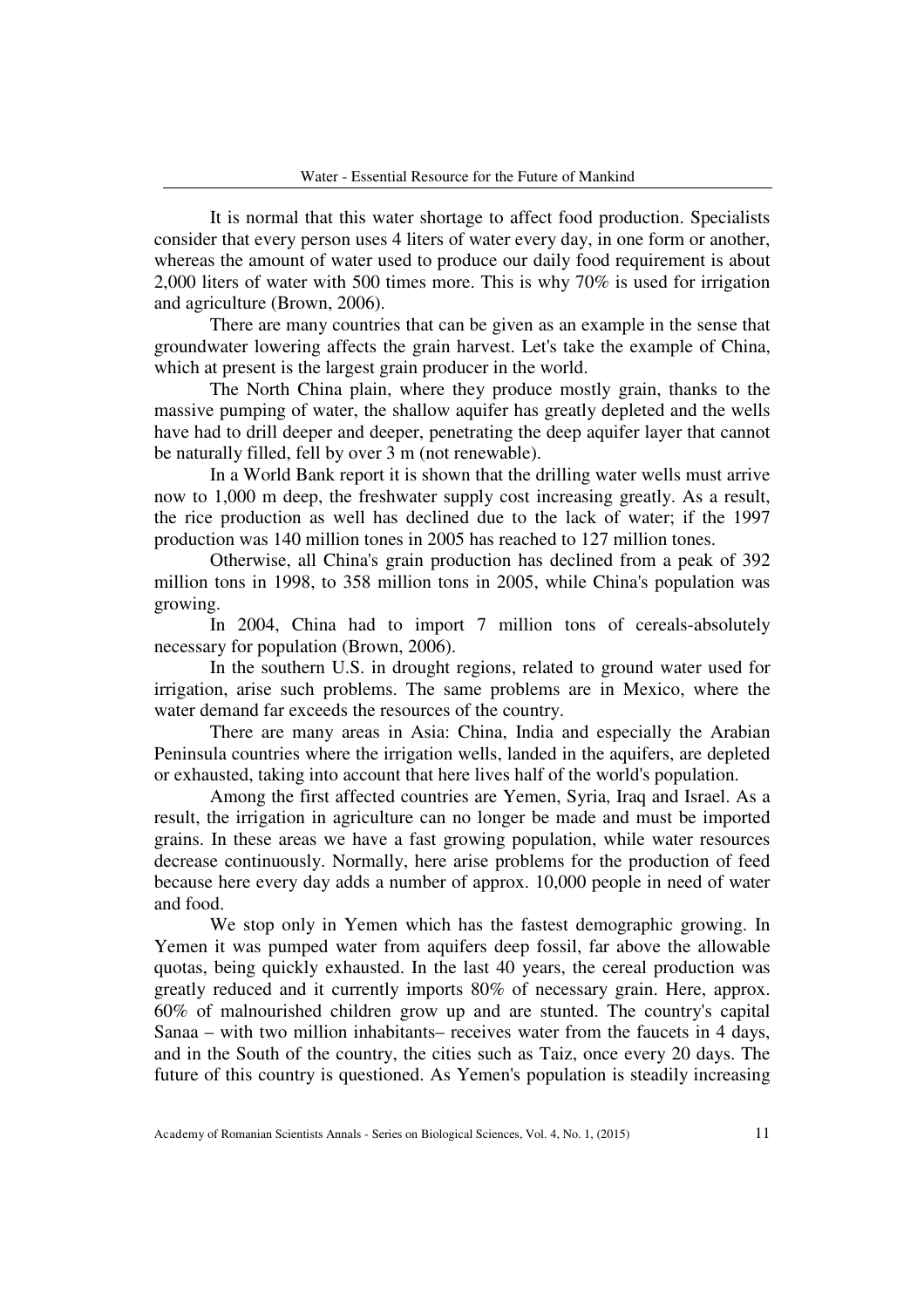(approx. 3% per year), the quantity of groundwater extracted annually exceeds 5 times the capacity of groundwater remediation, which leads to an annual decrease of groundwater with 6 m. In the future – not over many years – the water reserves – of this country will be completely depleted without the possibility of recovery. The solution is high  $-$  water desalination for even drinking water  $-$  but the costs are very high (Brown, 2011).

The **"SURFACE WATERS"**, along with climate change, have also big problems which are as clear and visible, this time.

**The streams and rivers** of flowing waters, from different geographical areas, have large debt decreases as well as the lakes.

Today there are many rivers that no longer reach the outfall and the best examples is the Colorado River in the southwestern of United States (Fig. 2) and the Yellow River, the largest river in northern China (Fig. 3), which during the hot and dry seasons, or dries up or turns into a brooklet, which seeps into the sea. Similar problems have the Ganges River in India and some rivers in Iran, Iraq and Pakistan. But there are rivers that have gone missing, remaining only on the geographic maps.



Fig. 2. The Colorado River (South-East of US) (Web 1)



Fig. 3. The Yellow River (The North of China)(Web 2)

The substantially increasing and uninterrupted water consumption is a natural consequence of the permanent water requirements, which not always can be satisfied by the natural water sources. For this reason it has imposed the realization of many dams, deflection of reservoirs, thoroughfare canals, derivatives, etc. (Rojanschi & Bran, 2002).

From the 1950s until 2005 the number of dams, higher than 15 m, has grown from 5,000 to 45,000 (Brown, 2006).

In the dam Lakes, the degree of evaporation of water is high water losses annually, mostly in arid areas, amounting to 10% from the storage capacity of the Lake. These dams on rivers put to advantage those people from the upstream, whereas those from the downstream of the dam will suffer.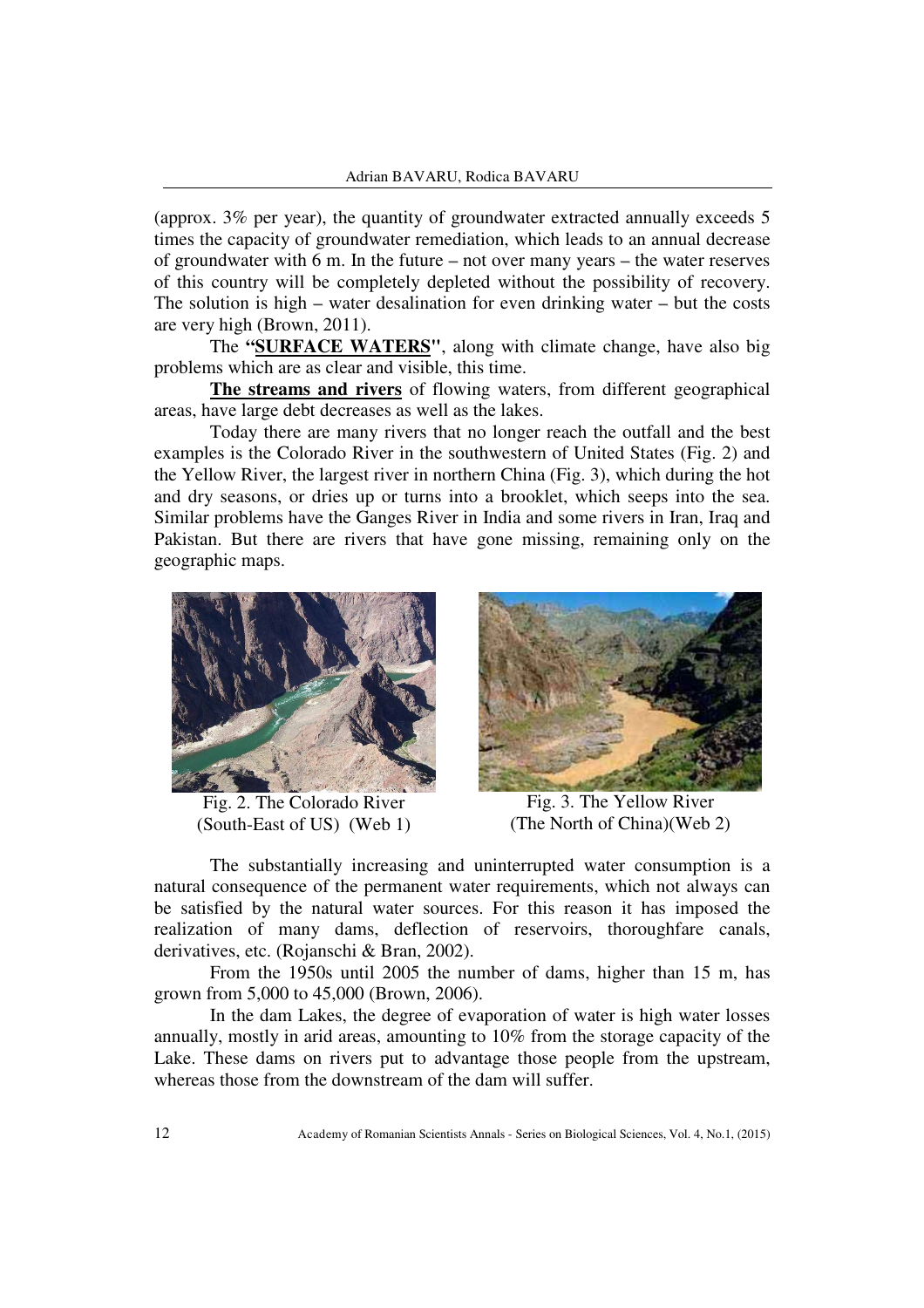In the southeast of Asia the Mekong River flow has been reduced in the past 10 years, by the Chinese-made dams, in the upper basin of the latter, which is found in China. Countries in the lower basin of the River: Cambodia, Laos, Thailand and Viet Nam (approx. 300 million people) complain that it has been greatly reduced the flow rate and have no enough water available and the examples may continue (Brown, 2006).

Earlier we mentioned that it has been reduced the groundwater level as well. The result is the lowering of springs that feed the river and streams, helping to reduce their flow.

**The lakes,** an important source of sweet water, have a similar situation with the groundwater's and the surface waters that have begun to disappear or to reduce a lot their surface.

You can't give a precise number for the disappeared Lakes over the past 50-60 years, many of them still appears on older maps, without the reality. Some of these are known all over the world: the case of Lake Chad in Africa, Central Asia's Aral Sea or Galilees Sea of Israel,



Fig. 4. The Aral Sea (The Russian Federation) (Web 3).

as was the situation presented by "The World Lakes Network".

The best known example is the case of the Aral Sea (Russian Federation) (Fig. 4). Who was due to "The Scientific Project" of the politicians of the old Soviet Union which by the 1960s decided to divert the two rivers that provided the Aral Sea with fresh water, Amu Darya and Syr Darya to the plains of the South, where mostly cotton were cultivated. As the cultures extended was in need a larger quantity of water because the area was an arid zone with little rainfalls. The annual water intake of the two rivers was reduced to 65 billion cubic meters. The sea has much decreased and the ships lay in the sand on it bottom.

Its ports, major commercial centers, were abandoned, and winds up tons of sand and salt, that you go on the vicinity farmlands (Brown, 2006).

The intake of fresh water has been turned off and the area's strong evaporation resulted in increased concentration of salt from the Aral Sea, the fish have died. On the good times, here were fishing about 50,000 tones of fish per year and so the fishermen become unemployed.

The same thing happened with many lakes in the United States. Here's the example case of Owens Lake in California, which had an area of 200 square miles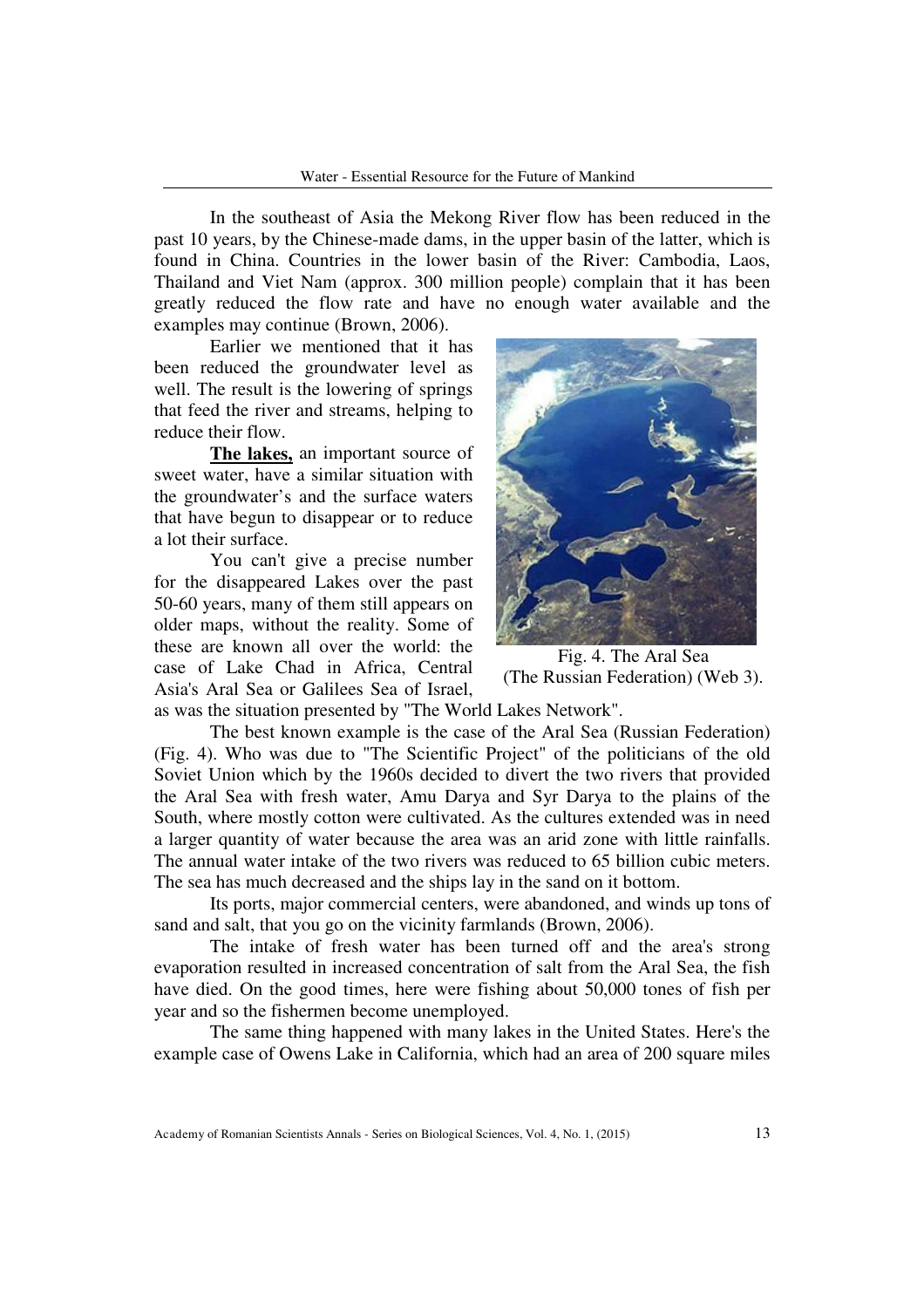and has disappeared by 1925, after Owens River that supply was diverted to the city of Los Angeles, the city with a great need of water.

Such examples can you give in China, where in the past 30 years have disappeared over 2,000 fresh-water lakes, in India, Pakistan and Iran and the case of Mexico as well. Here the largest lake of the country, the Chapala Lake, which is the main source of drinking water for the city of Guadalajara (5 million inhabitants), decreased by 80% the volume of water, due to the expansion of irrigation in the surrounding regions (Brown, 2006).

It becomes increasingly clear the need to create large storage pools of rain water, over long periods of time, to have the necessary water for irrigating agricultural crops in dry periods (Brown, 2006).

The experts say that the melting of **Greenland glaciers** (Fig. 5), **the polar icecaps** and the **mountain glaciers** would raise the sea water level and of the world ocean, with water at least 2 meters (Brown, 2011). But there are other authors which relate a double increase of the ocean waters as a result of these melting.



Fig. 5. The evolution of Greenland melting ice surface, especilly in 1-12 July 2012 range, at an extraordinary rate, produced it decrease to 55% (Detected with Special Sensor Microwave Imager - SSM/I) (Tedesco, 2007).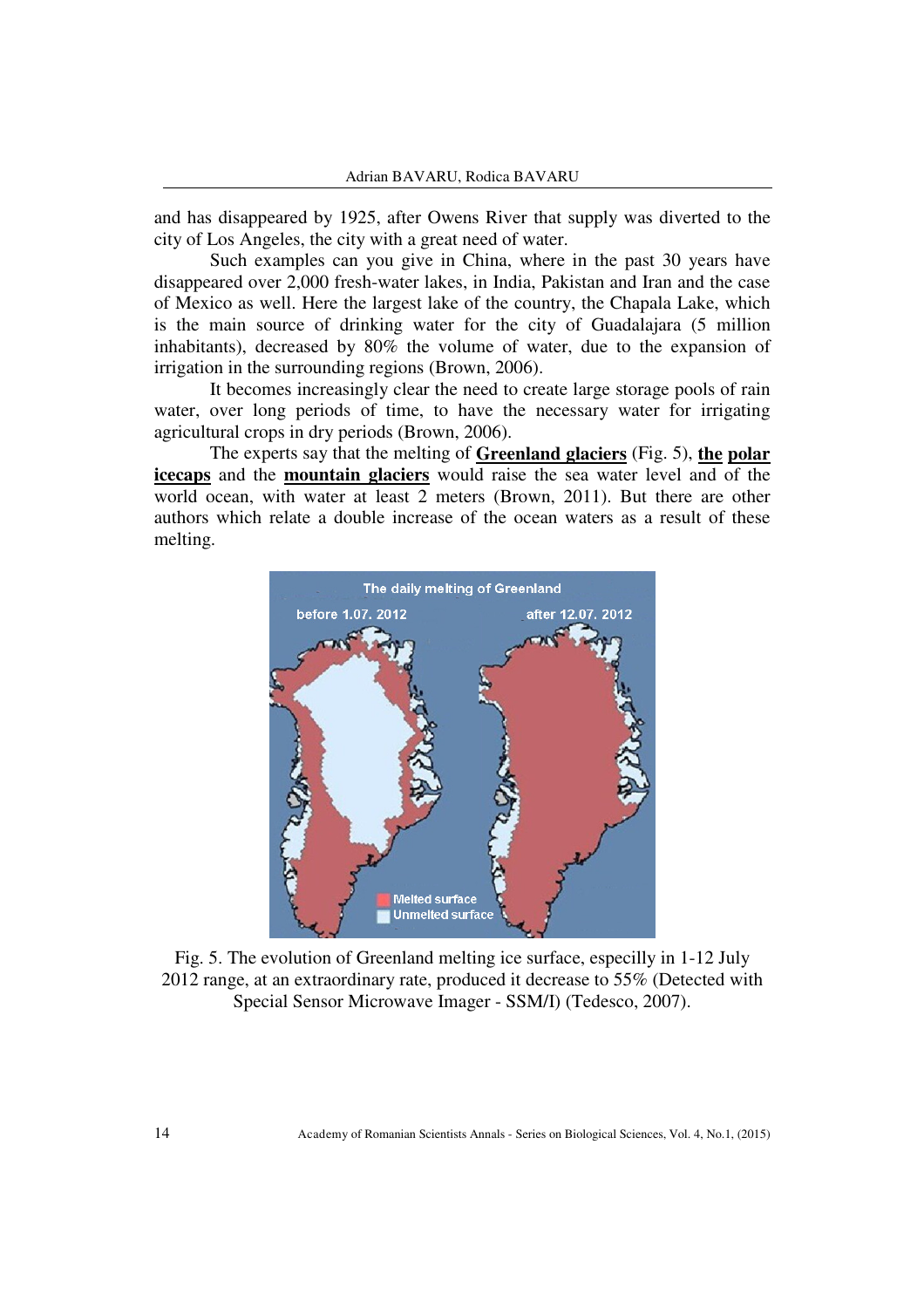The higher temperatures in the recent years make the two **polar caps** to start to melt. The same situation happens with the **glaciers from the mountains**, which are important sources of water for the many streams and rivers from which water is used for irrigation.

The harvests will be affected by the flooding Plains, particularly rice, in the low area of Asia, where lives most of the world's population (mostly from Bangladesh, the Mekong River delta) and which produces half the rice yields of southern Asia.

Anyway, the fresh water – the drinking water - from these ice formations will be lost, mingling with the salty water of the seas.

The melting of the polar ice caps, associated with the decrease, even the wear out of the ground water, with decreasing flow of surface waters, represent a big threat to humanity now. One example is in India, the great Gangroti glacier is retreating today (Fig. 6). It is the source of the water for the Bhagirarth River, the main affluent of Gange River, the main source of surface water for irrigation and drinking water for 400 million people from this river basin area (Brown, 2011). The examples may continue.



Fig. 6. The Gangotri glaciers (Himalaya Uttaranchal, India) (Web 4).

The estimates made, consider that Romania will not have problems with water in the near future. Problems can arise in the South of the country, more arid area, dry and more especially, to the inhabitants of rural areas. The health of our waters is relatively satisfactory in comparison with other countries. By lowering the massive industrial activities in recent years, the pollution was reduced as well. To this has also contributed the applying of the new legislation in 2002; already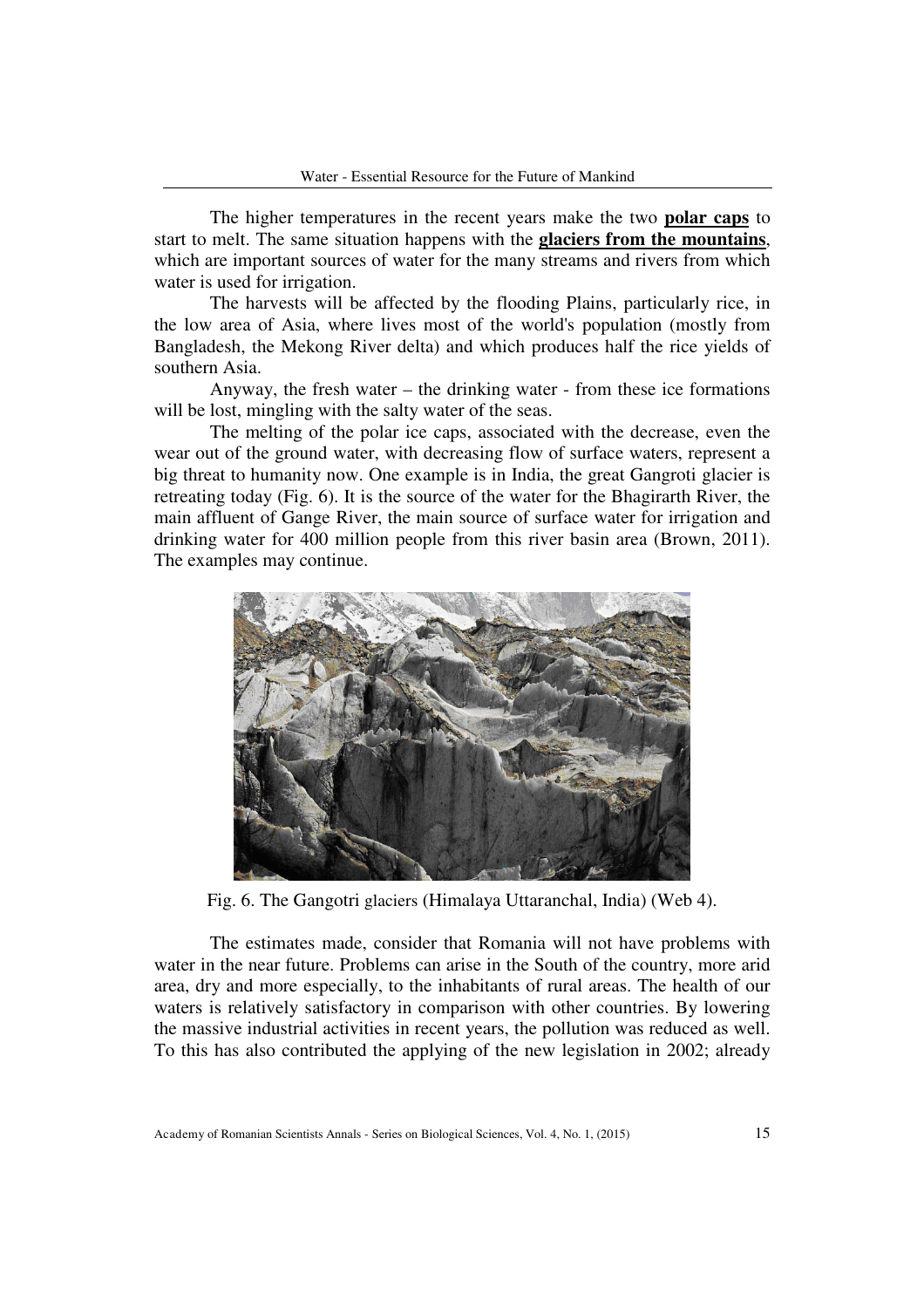62% of the amount of surface water is used in power centers but it must reach to  $90\%$ 

In order to ensure a sustainable and efficient management of water resources, at the Conference "Water and Environment" in January 1992 taken in Dublin (Ireland) and the United Nations Conference "The environment and development" in Rio de Janeiro, July 1992, the participants have made - at the end of the conferences - some recommendations to all Governments of the world concerning the use and preservation of water quality and taking it as an economic good.

In brief we enumerate these recommendations:

**a. the principle of the basin**. Water resources are formed and used on river basins.

**b. the principle of uniform quantity** - quality management.

**c. the principle of solidarity**. The Collaboration is required for all factors involved in the use of water.

**d. the principle of "the polluter pays"**- all expenses necessary for routine cleaning of affected water resources shall be paid by the one who produced the water pollution. Perfectly logical ...

**e. the principle of "beneficiary pays"**. In all its forms to use there is a certain amount, a specific cost. Water is an "economic good" and therefore it must be paid.

We can say without fail, that water has both an integrative function but also for stimulating international cooperation through funds provided by the EU, through the cooperation with neighboring countries.

In this respect, Romania has concluded international agreements with various countries, aimed at the Danube and the Black Sea, which are factors of cohesion and understanding with the countries in our region (Mâşu, 2011).

Thus, the academician Christian Hera underlines that: "in the context of the European Strategy for the Danube and the Danube Region, the Danube cover 1,075 miles (48% of its length) on the Romanian territory, featuring 432.000 ha of dammed portion of which 390.000 ha arrange for irrigation and drainage, which entails the rebuilding and upgrading of the existing systems, in order to ensure agricultural production" (Hera, 2013).

To add one thing: Romania had in 2009 of 760,000 hectares of irrigable land but only 217.000 ha have been irrigated (Hera, 2013).

Earth and water are high-priced goods for any nation. They ensure our daily bread every day. Here's what it takes to hold both of them a sustainable health for the benefit of the future generations.